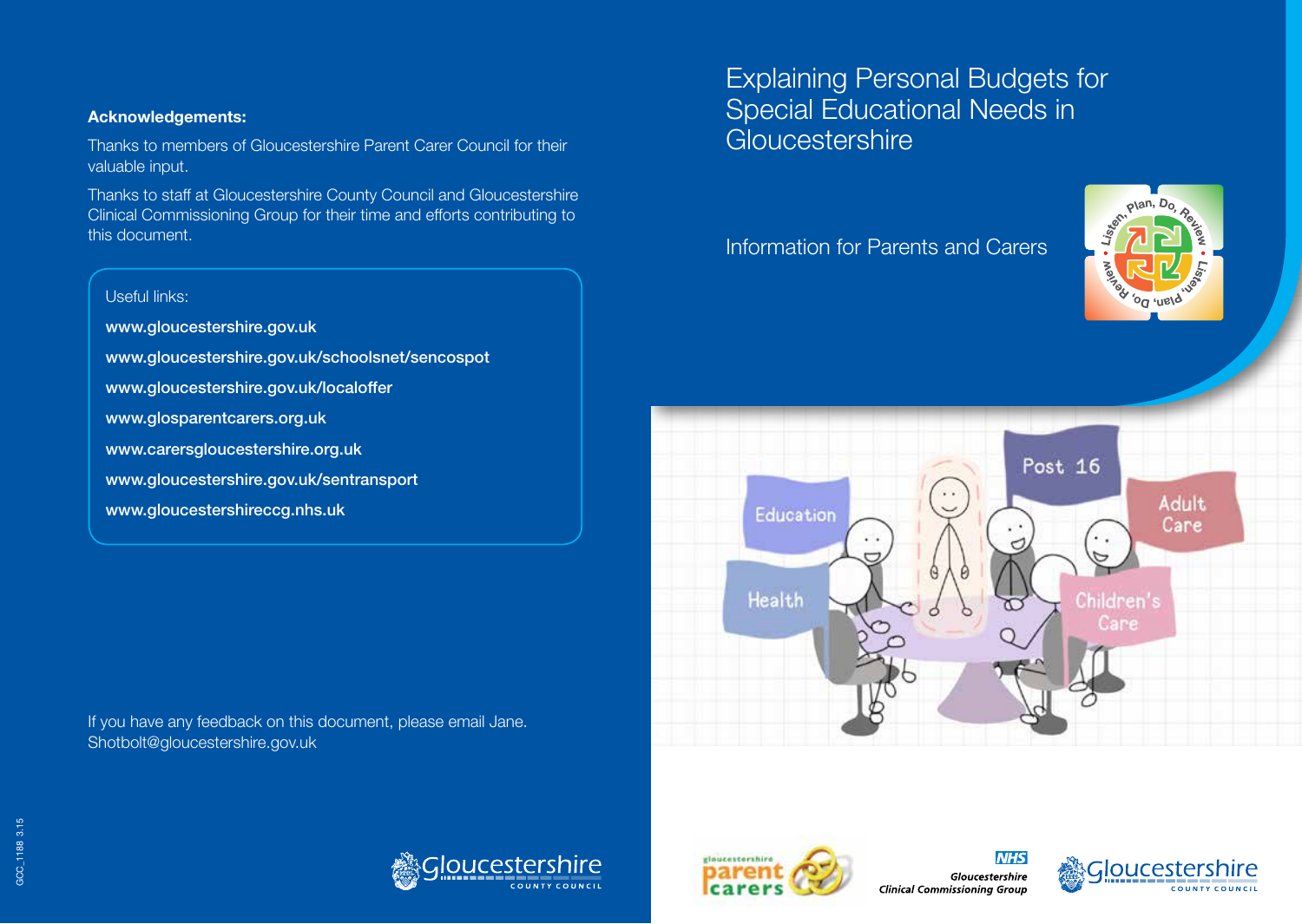This booklet explains Personal Budgets for Special Educational Needs (Personal SEN Budgets), how they might be used and how they are only one part of a much wider system of learning opportunities, support and activities available to children and young people with Education, Health and Care Plans. There are two fictional case studies at the end of the leaflet to give an idea of how Personal SEN Budgets may be used.

### **Contents**

- 3 Our Commitment to Personal SEN Budgets
- 5 Explaining Personal SEN Budgets
- 6 Levels of Support and Funding Streams
- 7 How Personal SEN Budgets work in Gloucestershire
- 9 Managing Personal SEN Budgets
- 10 Personal Care Budgets, Personal Health Budgets and Personal SEN Transport Budgets
- 12 Children/Young People in Specific Circumstances
- 13 Resolving Disagreements
- 14 Case Study 1
- 15 Case Study 2
- 16 Contact Details

## Our Commitment to Delivering Personal SEN Budgets in Gloucestershire

### **What are we aiming to do?**

- Be more transparent, accountable and open in all our processes and decision making
- Give parents and young people information to help them understand Personal SEN Budgets
- Provide Personal SEN Budgets to help children and young people achieve the educational outcomes identified in their EHC Plans
- Work in partnership with practitioners, young people and families all contributing their knowledge, skills and expertise (this is sometimes called co-production).

### **Why?**

We want to see children/young people with special educational needs and disabilities (SEND) achieve their potential and go on to live fulfilled lives as independently as they are able to.

### **How can we do this?**

We have successfully implemented Personal Budgets for children/ young people open to the Disabled Children and Young People's Service (Gloucestershire County Council) over the past 6 years. We are now expanding this for children/young people with SEND through EHC Plans.

We know we have a long way to go on this journey but we are committed to personalisation and see Personal Budgets as a small but important part of this approach.

We are working hard to implement new processes and ways of working to make sure that all children and young people with SEND have the right support, when they need it.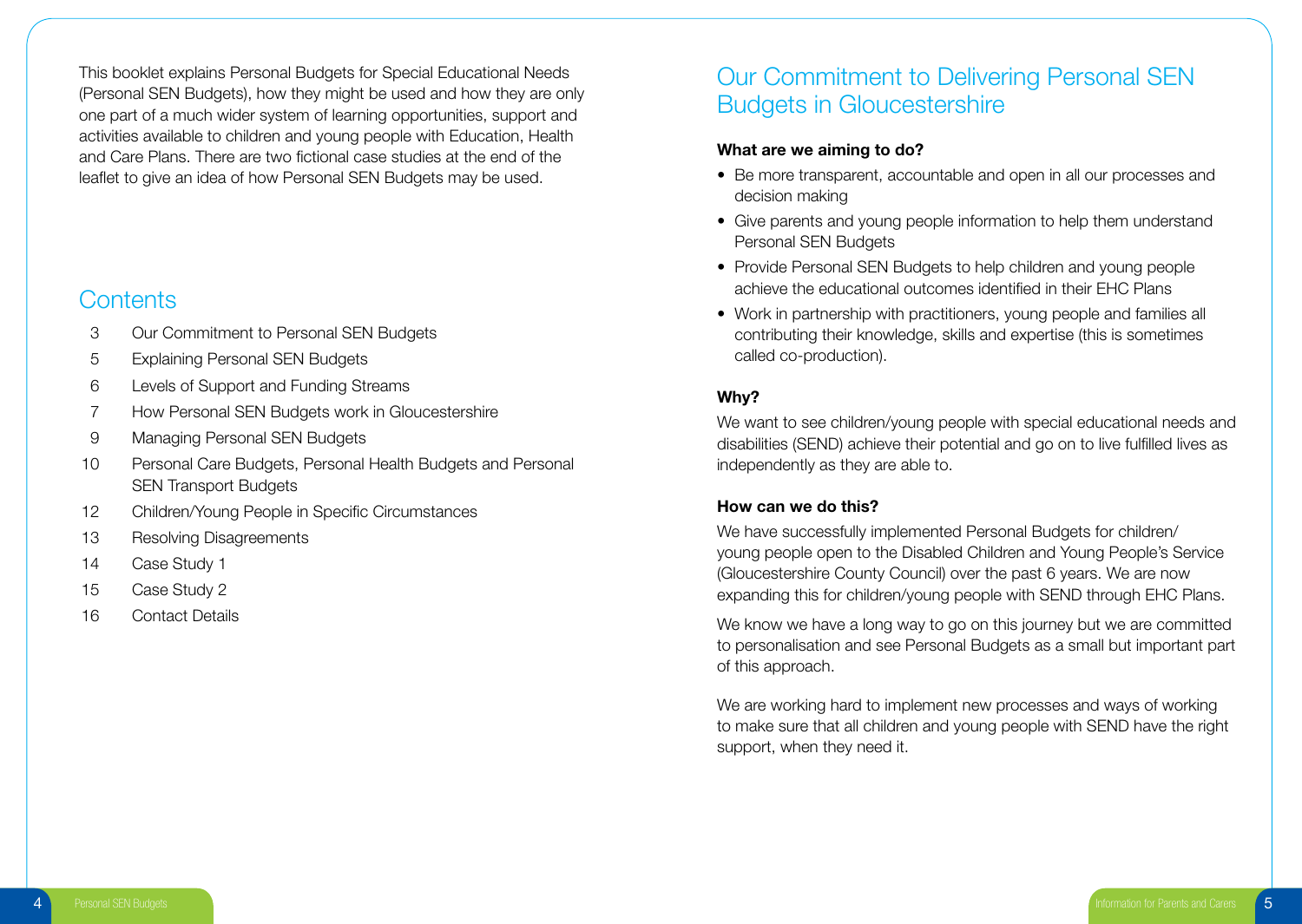In regard to Personal SEN Budgets, we are working towards:

- All young people and parents of children with Education, Health and Care (EHC) Plans will be told the indicative budget (explained in more detail on page 7) available to achieve educational outcomes.
- All young people and parents will know the actual budget allocated to support them/their child and how this funding is being used. This information will be contained within the child/young person's EHC Plan.
- Clear information and a pathway for young people and parents regarding Personal SEN Budgets.
- Support and advice for families and young people who manage their Personal SEN Budget as a direct payment (explained in more detail on pages 9 and 10).

### **Your Right to Request a Personal Budget**

The Code of Practice states that parents/carers and young people have a right to request a Personal Budget at any time whilst the draft EHC Plan is being prepared or reviewed. In Gloucestershire, as every child/young person with an EHC Plan will have a Personal SEN Budget, this is your opportunity to request **control of the Personal SEN Budget**. We will follow the Code of Practice and work with you and all practitioners involved to agree the best method to enable this to happen. It does not mean you have to manage the budget yourself, although this is an option if everyone agrees. It is important to note that you may not be able to have control of the total amount of your child's Personal SEN Budget and we will have discussions with all parties to identify how much funding is available as a cash amount.



### Explaining Personal SEN Budgets in Gloucestershire

A Personal SEN Budget is the funding allocated to meet the **additional and individual educational needs (Element 3 funding)** of the child/ young person within their Education, Health and Care Plan. It may also include **Additional Learning Support (Element 2)** funding contained within their EHC Plan. At present any provision that is block funded (eg Speech and Language therapy) or resources already committed, will not be included in the Personal SEN Budget but will still be included in the child/young person's plan if required.

In Gloucestershire all children and young people with an EHC Plan will have a Personal SEN Budget. This means that parents and young people will know how much funding is available, they will be involved in deciding the provision to achieve outcomes agreed in the EHC Plan and they will be involved in agreeing how the Personal SEN Budget is managed. A Personal SEN Budget does not mean a direct payment. Direct payments are explained later in this booklet (please see pages 9 & 10, Managing Personal SEN Budgets).

The table below shows the elements of education funding to support children/young people. These funding streams are explained in more detail on page 6.

| <b>Funding Streams in Education</b>                                                           |                                                                                                                        |                                                                                                                                           |  |
|-----------------------------------------------------------------------------------------------|------------------------------------------------------------------------------------------------------------------------|-------------------------------------------------------------------------------------------------------------------------------------------|--|
| <b>Element 1 Funding</b>                                                                      | <b>Element 2 Funding</b>                                                                                               | <b>Element 3 Funding</b>                                                                                                                  |  |
| (Not available as<br>a Personal SEN<br>Budget)<br>Also called Wave 1<br>and universal support | (Parts of this may<br>be available as<br>a Personal SEN<br><b>Budget via a direct</b><br>payment if setting<br>agrees) | (Parts of this may<br>be available as a<br><b>Personal SEN Budget</b><br>via a direct payment<br><i>if the local authority</i><br>agrees) |  |
|                                                                                               | Also called Wave 2 &<br>3, targeted support<br>and Additional<br>Learning Support                                      | Also called High Needs<br><b>Block and Individual</b><br>& Additional Learning<br>Support                                                 |  |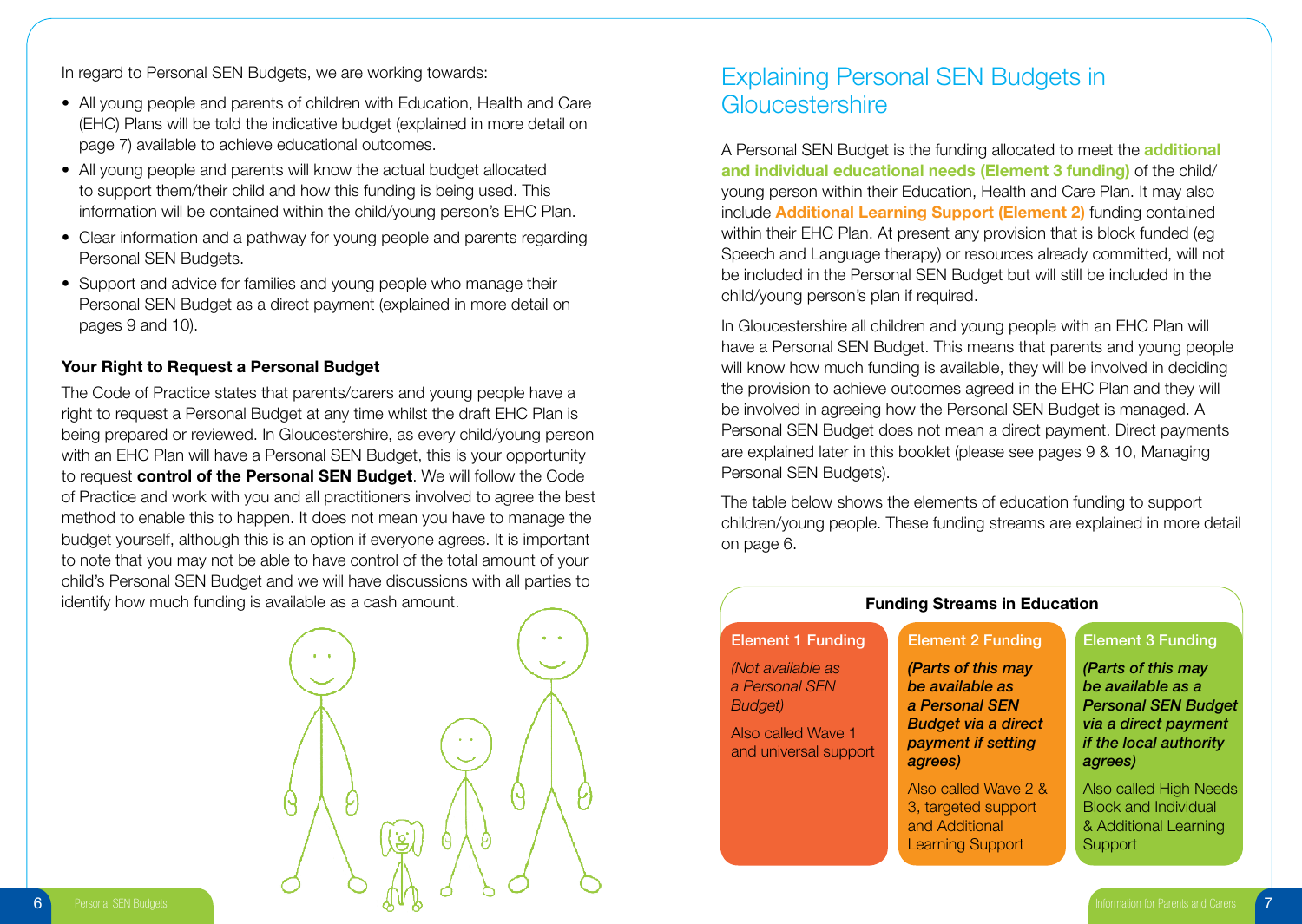### Levels of Support and Funding Streams Explained

### **Level 1 Funding (Universal support):**

Support for all children or young people to achieve good quality learning outcomes. Each setting receives an amount to fund a place. This funding is **not** a Personal SEN Budget.

### **Level 2 Funding (Targeted support):**

Services and support targeted on a group of children/young people due to a particular common learning support need. This may include funding of support staff, focused literacy support, behaviour management programmes etc.

Each setting must provide additional support up to the value of £6000 to meet the additional support needs of children and young people who need it. This funding is included within the SEN Personal Budget. **It is only available as a Direct Payment if the setting agrees.**

### **Level 3 Funding (Individual support):**

This funding provides the additional individual support the child/young person needs to achieve his/her learning outcomes as agreed in their EHC

> Plan. This funding can be requested if the total amount of additional support needed is more than £6000 and the child/young person needs more provision than ordinarily provided by the setting. Once allocated, this funding is included within a Personal SEN Budget. Part or all of this can be provided as a **Direct Payment if the setting and local authority agree.**

### How Personal SEN Budgets work in **Gloucestershire**

A small number of children and young people need *additional and*  **individual support** to enable them to access learning activities, to be included within their education setting and to achieve well. These children and young people will have an Education, Health and Care Plan, supported by a Personal SEN Budget.

When the local authority agrees that an EHC Plan is needed, we will allocate an indicative budget. The indicative budget is an **estimate** of the funding required to meet the child or young person's educational needs. Parents and young people will be told the indicative budget available and can work with everyone involved to agree what needs to be put in place to meet the child or young person's educational needs. This will usually happen at the Team Around the Child Meeting. This is an opportunity to be creative and flexible as a team and to think about the best way to get results.

As stated earlier, not all services are able to separate funding out to give an indicative budget. In these cases the provision will be stated in the Plan and not the cost. We will continue working towards extending the range of support that can be included in the indicative budget.

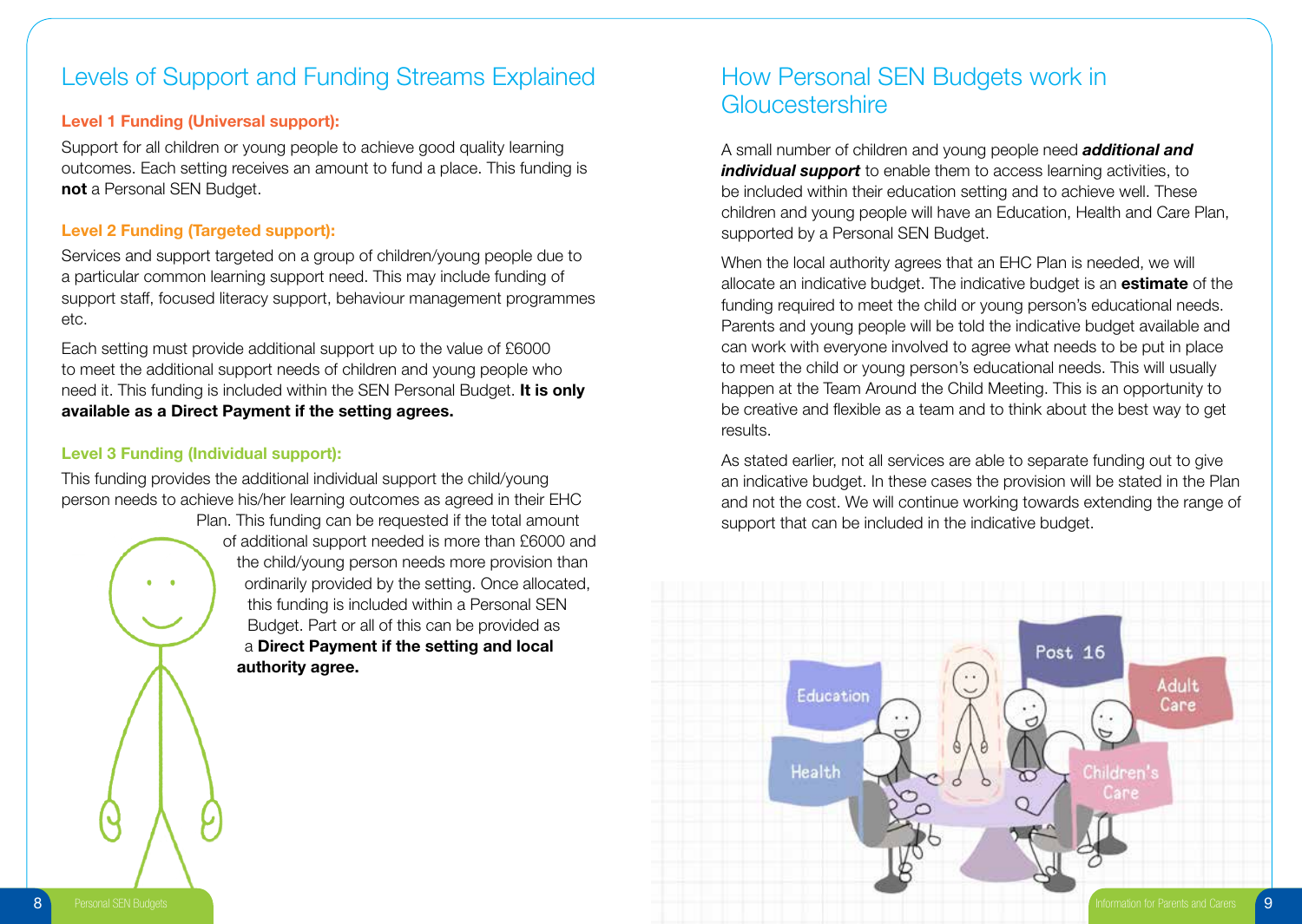### **What** *can* **be bought using a Personal SEN Budget?**

Any spend **must** be detailed in the agreed EHC Plan and **must** be set against an identified educational outcome. Examples include:

- Some activity or staffing to be delivered in the education setting or elsewhere
- Equipment
- Something bought specifically for an individual child/young person eg play therapy (Individually commissioned services)
- Activities or staffing for a group of children/young people with EHC plans e.g. art therapy (Group commissioned services)
- Advice and assistance from an organisation to help with direct payments (if there is a reasonable charge by the organisation)

### **What** *cannot* **be bought using a Personal SEN Budget?**

- Anything that is **not** identified on the child/young person's EHC plan
- Health or social care provision that will **not** achieve identified educational outcomes on the child/young person's EHC plan
- Any provision that the setting would give any child/young person

### **A direct payment cannot be used to fund a school or post-16 placement.**

## Ways to Manage Personal SEN Budgets

In a nutshell, an indicative budget is calculated (an idea of what the budget might need to be) and, when the provision is agreed in the Plan, the indicative budget becomes a Personal SEN Budget.

The Personal SEN Budget can be managed in the following ways:

- The setting or local authority will hold the budget and pay for all provision. *(This decision must be agreed by the setting and/or local authority)*
- The family will hold the budget and manage it as a **direct payment**. The local authority pays an agreed amount to the nominated person to pay for the provision agreed in the EHC plan. *(If family want to have a direct payment, the local authority must agree and the setting must agree if the provision is to be delivered on its site.)*
- A third party organisation will manage the budget. The local authority pay an agreed amount to the organisation to buy the provision agreed in the EHC plan and pay "reasonable costs" towards the cost of managing the budget. *(This decision is made by the local authority and family if the family are unable/unwilling to have a direct payment and the setting/ local authority cannot manage the budget).*
- A combination of any of the above options.

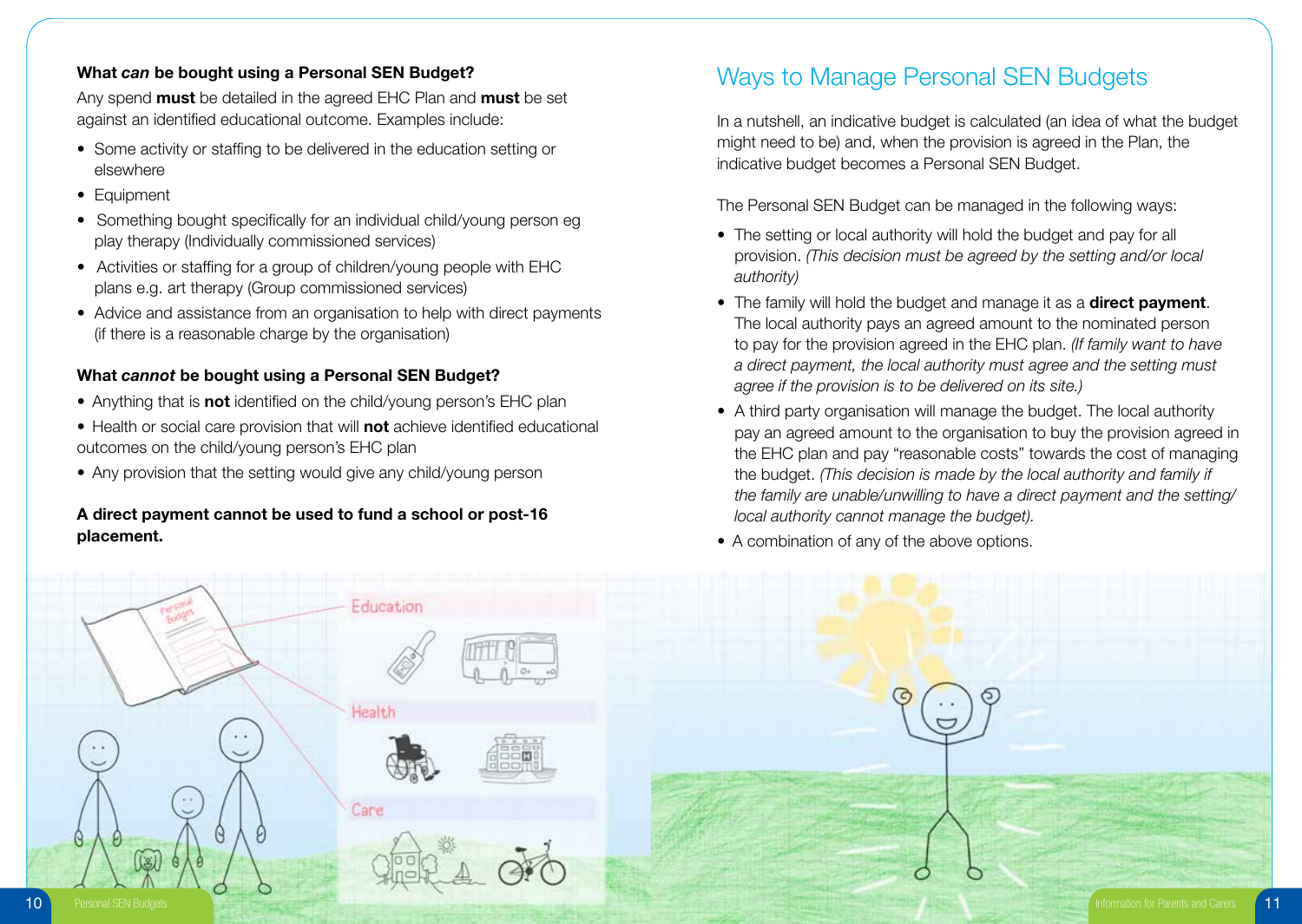### **Direct Payments**

*A direct payment means the family manage the budget and spend the funds in line with the agreed EHC Plan. Any provision bought must be something that is already written in the child/young person's EHC Plan*

Parents/young person can ask for a direct payment to manage the Personal SEN Budget but this **must** be agreed by the setting and/or the local authority.

In order to implement a direct payment, Gloucestershire County Council must be satisfied that:

- The direct payment will be used to pay for things that have been agreed in the EHC Plan.
- The direct payment is an appropriate way to pay for things that have been agreed in the EHC Plan.
- The person receiving the direct payment will act in the best interests of the child/young person.
- The direct payment is an efficient use of resources.

If Gloucestershire County Council is not satisfied of the above, then the Personal SEN Budget will be managed either by the local authority/ setting or, if this is not feasible, then a third party organisation may be commissioned to do so.

### Personal Care Budgets, Personal Health Budgets & Personal SEN Transport Budgets

A child or young person may also have a personal budget from Social Care and/or Health and SEN Transport. These can form part of an EHC Plan or as standalone plans (except SEN Transport) if no educational needs are identified. All of the personal budgets below can be taken via a direct payment if Gloucestershire County Council and/or Gloucestershire Clinical Commissioning Group (Health) agree.

### **Personal Care Budget (Disabled Children & Young People) 0-17 yrs**

This funding is available to those children and young people who meet the eligibility criteria for a service from the Disabled Children and Young People's Service and who have identified needs on their plan that cannot be met without additional resources being available. For eligibility criteria and to find out how we are supporting all disabled children and young people please visit GCC website Local Offer (link on back page).

#### **Personal Care Budget (Adult Social Care) 18 years +**

This funding is available to adults who have been assessed by Adult Social Care and have needs identified that cannot be met without additional resources being available.

### **Personal Health Budget (Children)**

Since April 2014 children eligible for continuing care funding have had the 'right to ask' for a Personal Health Budget (PHB) and, from April 2015, this 'right to ask' will be extended to include children with long term conditions who may benefit from a PHB. There are some aspects of NHS care that PHBs cannot be used for. A PHB cannot be used for emergency care, for example, or care your child usually gets from your family GP or dentist. Details are set out in guidance provided by NHS England (see below).

Information on PHBs can be found here:

### http://www.personalhealthbudgets.england.nhs.uk/About/faqs/

Further information on children's continuing care, including eligibility, can be found here:

http://www.nhs.uk/CarersDirect/guide/practicalsupport/Pages/ continuing-care-children.aspx

#### **Personal Health Budget (Continuing Health Care) over 18 years**

Adults who have been assessed as eligible for Continuing Health Care funding also have a 'right to ask' for a PHB. Information on Continuing Health Care, including eligibility, can be found here:

http://www.gloucestershireccg.nhs.uk/your-services/continuinghealthcare/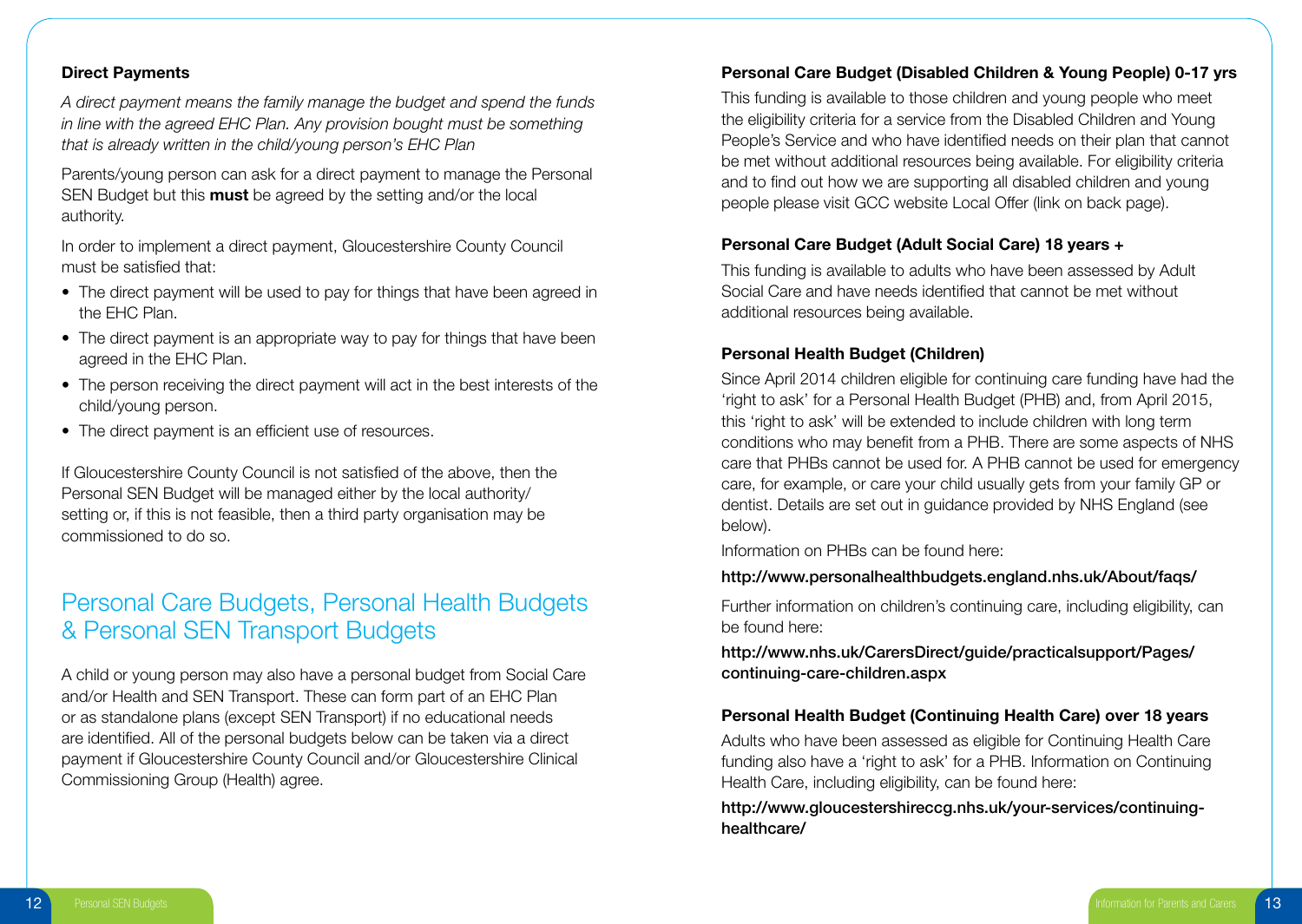#### **Personal SEN Transport Budget**

In certain circumstances, a personal transport budget may be available for children/young people who are entitled to SEN Transport and whose families wish to make their own arrangements to transport their child to/from school. This might be offered where the Authority is unable to offer alternative suitable transport provision and/or where it is more cost effective. Further details are available at www.gloucestershire.gov.uk/ sentransport

### Children/Young People in Specific **Circumstances**

#### **Home Education**

The Code of Practice states that if the local authority and parents agree that home education is the right provision for a child/young person within an EHC Plan, then the local authority **must** arrange the special educational provision set out in the plan, working with the parents (under Section 42(2) of the Children and Families Act 2014). In this situation, a Personal SEN Budget via a direct payment **may** be available, if Gloucestershire County Council agrees.

If Gloucestershire County Council does not agree that home education is the right provision, but the parents choose this option, a Personal SEN Budget will **not** be available.

#### **Special School Provision**

If a special school or college makes some specialist provision available that is not normally available at mainstream schools/colleges, this may reduce the scope for a Personal SEN Budget. For example, onsite speech and language therapy, hydrotherapy etc will not be available as a direct payment within a Personal SEN Budget.

### **Children Educated Out of Area**

A school/specialist college placement out of area **cannot** be funded via a direct payment. Gloucestershire County Council **must** provide reasonable transport or travel assistance to the child/young person who is eligible under the Home to School Transport Policy. This could be taken as a Personal SEN Transport Budget which the family may choose to have via a direct payment if the local authority agrees.

To ensure your child is eligible for assistance with transport, please visit www.gloucestershire.gov.uk/sentransport

### Resolving Disagreements

Parents/young people have a right to request a formal review of their Personal SEN Budget once it is in place if they are unhappy about any part of it. This can be done via a request to the co-ordinator of the EHCP or his/her line manager in the first instance. If the issue cannot be resolved at this level, it will be presented to the EHC Panel, which meets weekly.

Parents/young people can request support from SEND Independent Support Gloucestershire on 0800 158603 or visit their website (www. carersgloucestershire.gov.uk)

If parents/young people are unhappy about any decision made within the process of allocating the PB, even before it is in place, they should raise this with the co-ordinator of the EHCP or his/her line manager.

For your information, key decision making points include the following:

- I do not agree with the indicative budget allocated
- My child's budget is not sufficient to achieve outcomes
- I cannot manage the budget in the way I wish
- I am not happy with the services to be put in place

If parents/young people are still not satisfied, please refer to GCC Complaints Procedures. www.gloucestershire.gov.uk/feedback